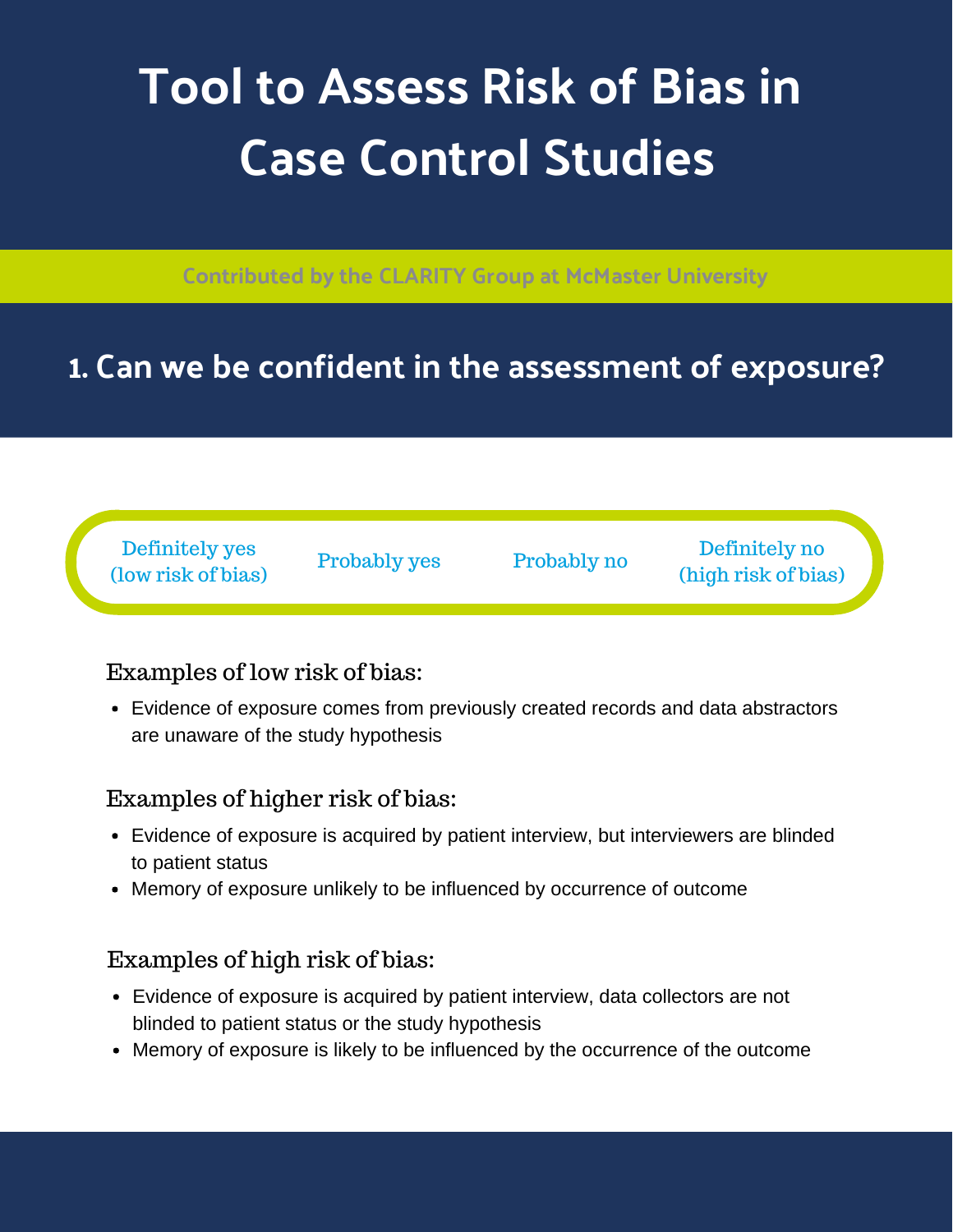# **2. Can we be confident that cases had developed the outcome of interest and controls had not?**



#### Examples of low risk of bias:

- Cases and controls undergo valid and reliable diagnostic procedures
- Surveillance for the outcome of interest clearly unrelated to the exposure of interest

#### Examples of higher risk of bias:

- The outcome of interest is acquired by subjective methods (e.g. patient interview)
- Reasonable steps are taken to independently validate results (e.g. independent validation by >1 person)
- Surveillance for the outcome of interest possibly related to the exposure of interest

#### Examples of high risk of bias:

- No description
- Cases are stablished with diagnostic procedures associated with high rates of false positive results
- Controls are established with diagnostic procedures associated with high rates of false negative results
- Surveillance for the outcome of interest clearly relate to the exposure of interest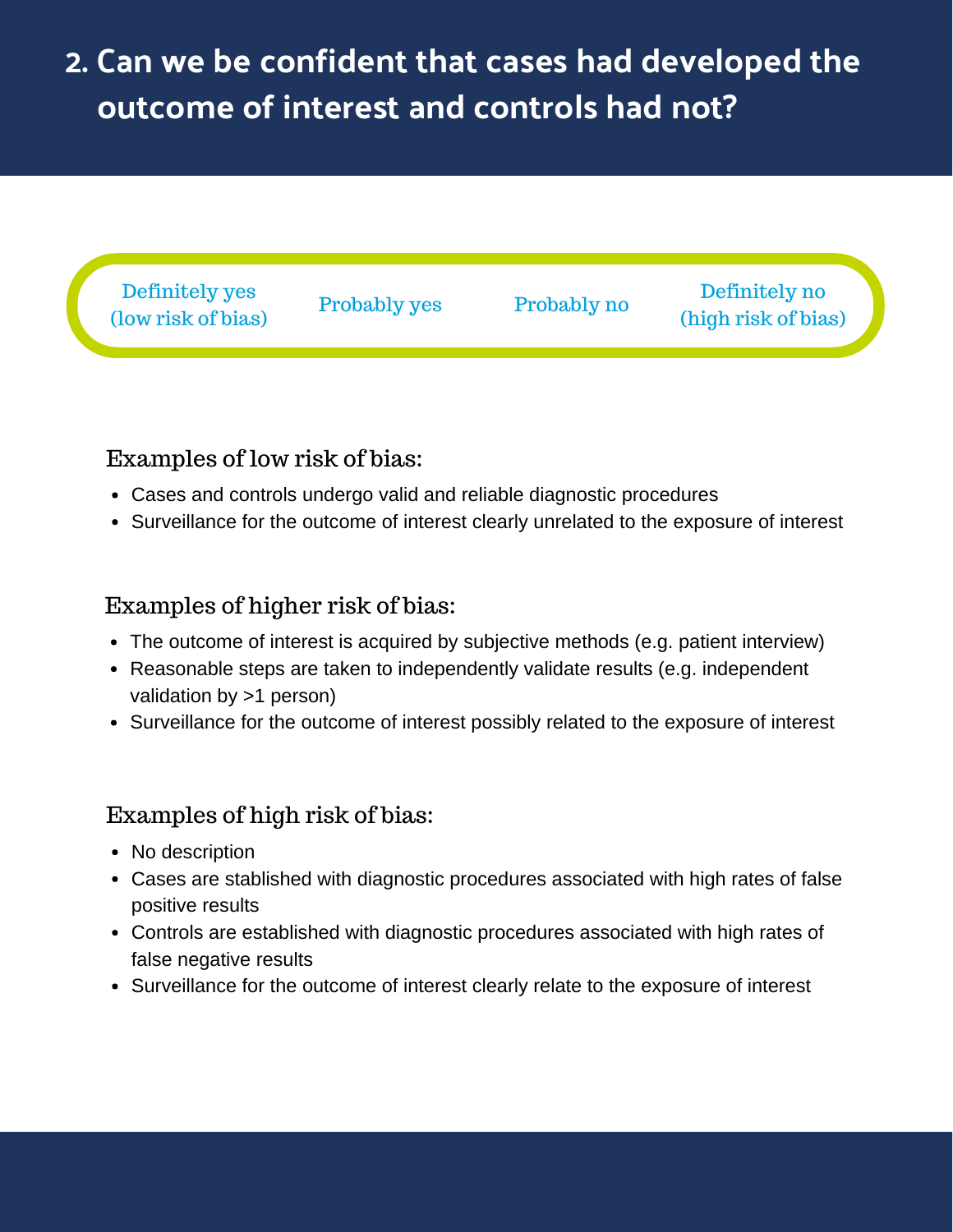# **3. Were the cases (those who were exposed and developed the outcome of interest) properly selected?**



#### Examples of low risk of bias:

- All eligible cases are enrolled in a defined catchment area over a defined period of time during which diagnostic procedures would be unlikely to have changed
- Random sample of those cases

#### Examples of higher risk of bias:

- All eligible cases in a defined catchment area over a defined period of time during which diagnostic procedures would be likely to have changed
- Random sample of those cases

#### Examples of high risk of bias:

• Not reported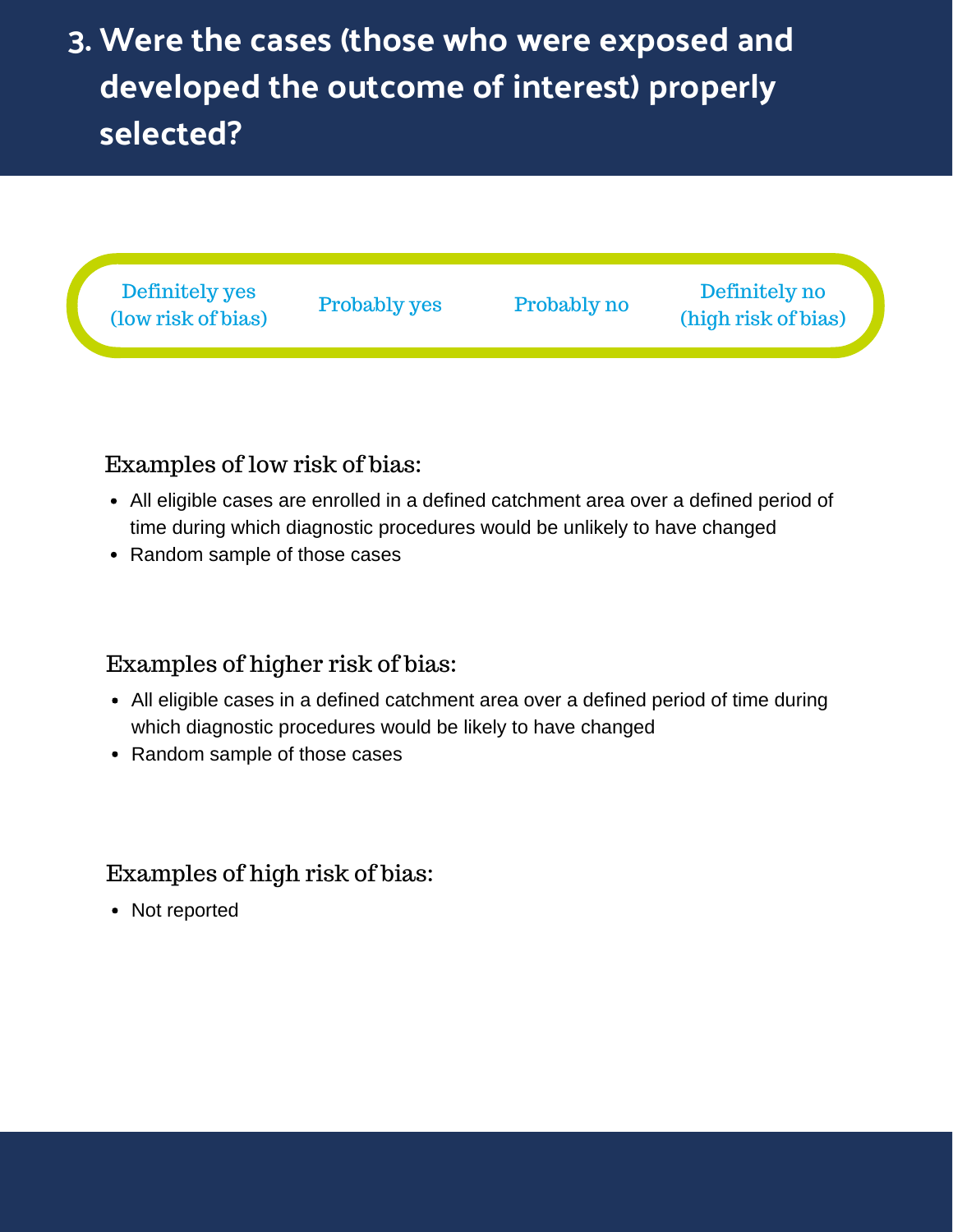# **4. Were the controls (those who were exposed and did not develop the outcome of interest) properly selected?**



#### Examples of low risk of bias:

Controls clearly selected from the same underlying population as the cases and equally at risk of exposure to the putative causal factor

#### Examples of higher risk of bias:

Differences in sampling frame of cases and controls that may be related to the exposure of interest

#### Examples of high risk of bias:

Difference in sampling frame of cases and controls clearly related to the exposure of interest